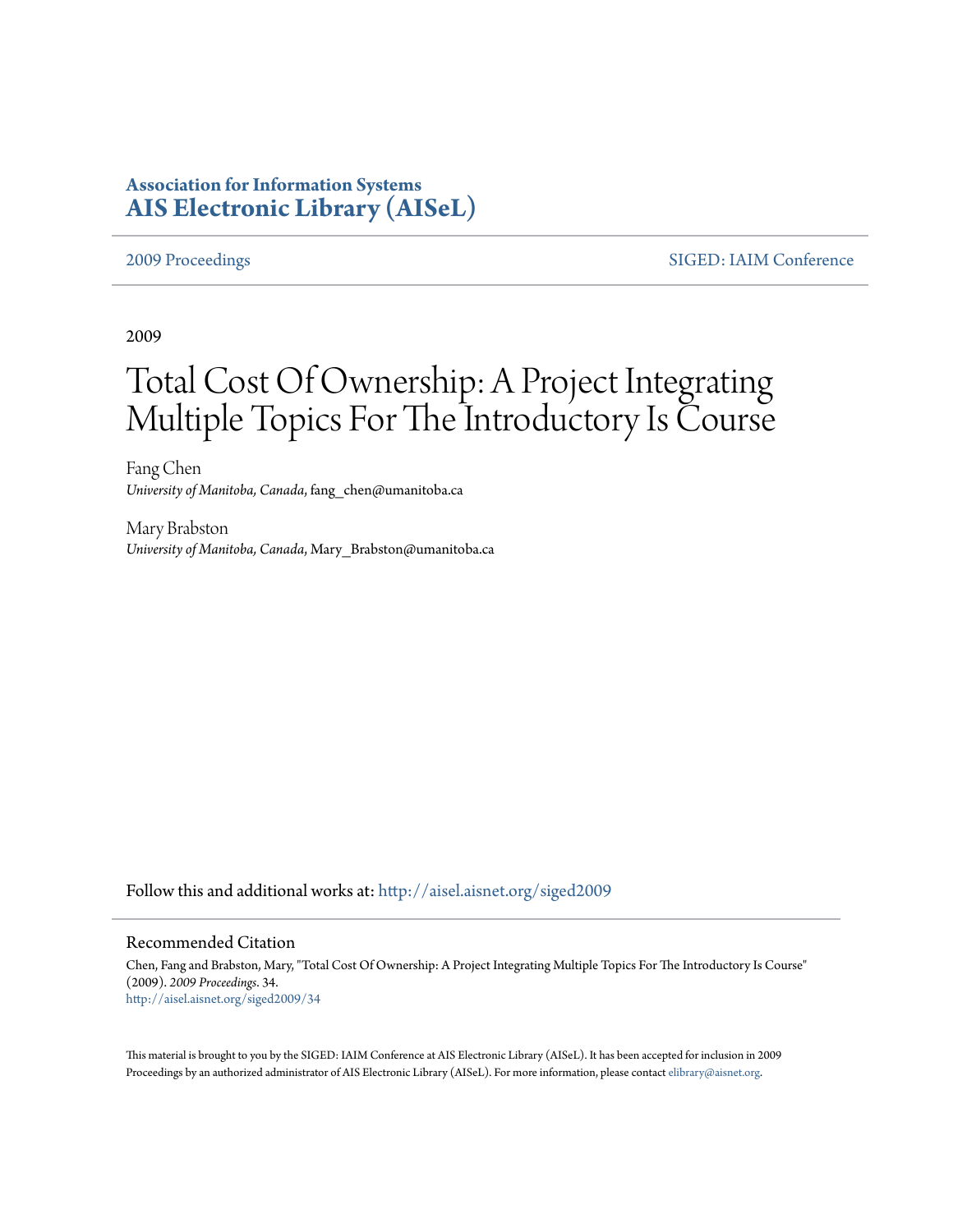# **TOTAL COST OF OWNERSHIP: A PROJECT INTEGRATING MULTIPLE TOPICS FOR THE INTRODUCTORY IS COURSE**

Fang Chen Fang\_chen@umanitoba.ca

Mary Brabston Mary\_Brabston@umanitoba.ca

Department of Accounting and Finance I.H. Asper School of Business University of Manitoba, Canada

#### **Abstract:**

One major issue of the introductory IS course is that it covers too many topics and thus lacks the depth of coverage for these topics. One way to keep a balance between breadth and depth of course content is to organize lecture topics into broader modules and design assignments for these modules that allow students to explore these topics in more depth by themselves. To achieve this goal, we have designed a TCO teaching module that includes a project that covers several IS topics.

The purpose of the project is to understand what computer or information systems and technologies (IST) are needed to support an organization and to determine the total cost of ownership (TCO) of the needed IST. We have designed seven lectures to explain the concepts that are needed for the project. The teaching module and project have not been implemented yet, but we plan to implement them in the Fall 2010 term. We have designed a survey to collect student feedback about the usefulness of this project.

**Keywords:** IS introductory course, Total Cost of Ownership, information systems and technologies

### **I. INTRODUCTION**

Information systems and technologies (IST) are a pervasive organizational phenomenon; today few organizations could survive without support from information systems. Most undergraduate business school programs, therefore, require a basic understanding of IST. In addition, several accrediting organizations, including the leading business school accrediting organization, AACSB, require competence in computer and information systems for accreditation. Students are normally first exposed to IST in a mandatory introductory course. Bakke et al [ 2007] stated that the introductory IS course often has too large an enrolment, covers "a vast array of subjects", focuses "too broadly on most topics", enrolls students with "a variety of backgrounds and interests", and is often perceived as "impersonal". Students "often enroll in these courses primarily to satisfy graduation requirements rather than to satisfy an inherent interest in the subject matter. Hence, neither students nor professors are satisfied with the learning experience and, more importantly, graduates from business schools do not master fundamental IS skills before entering the professional world."

In this paper, we illustrate how to use a systems planning project to improve students' learning processes and outcomes in an introductory IS course. The purpose of the project is to increase students' understanding of the importance of IS in organizations in general, and several major IS topics in particular. We try to make the project fun and relevant so that students are motivated to engage with the project; we also have designed a teaching module with six lectures to explain the concepts that students will need to complete the project.

The project requires teams, typically composed of four students, to choose a business, specify business processes, identify information systems and technologies (IST) that are needed to support the business processes, estimate the total cost of ownership (TCO) for the needed IST, and discuss the managerial implications of TCO for the business. The final deliverables of the project are a formal project report and a 10-minute presentation in class.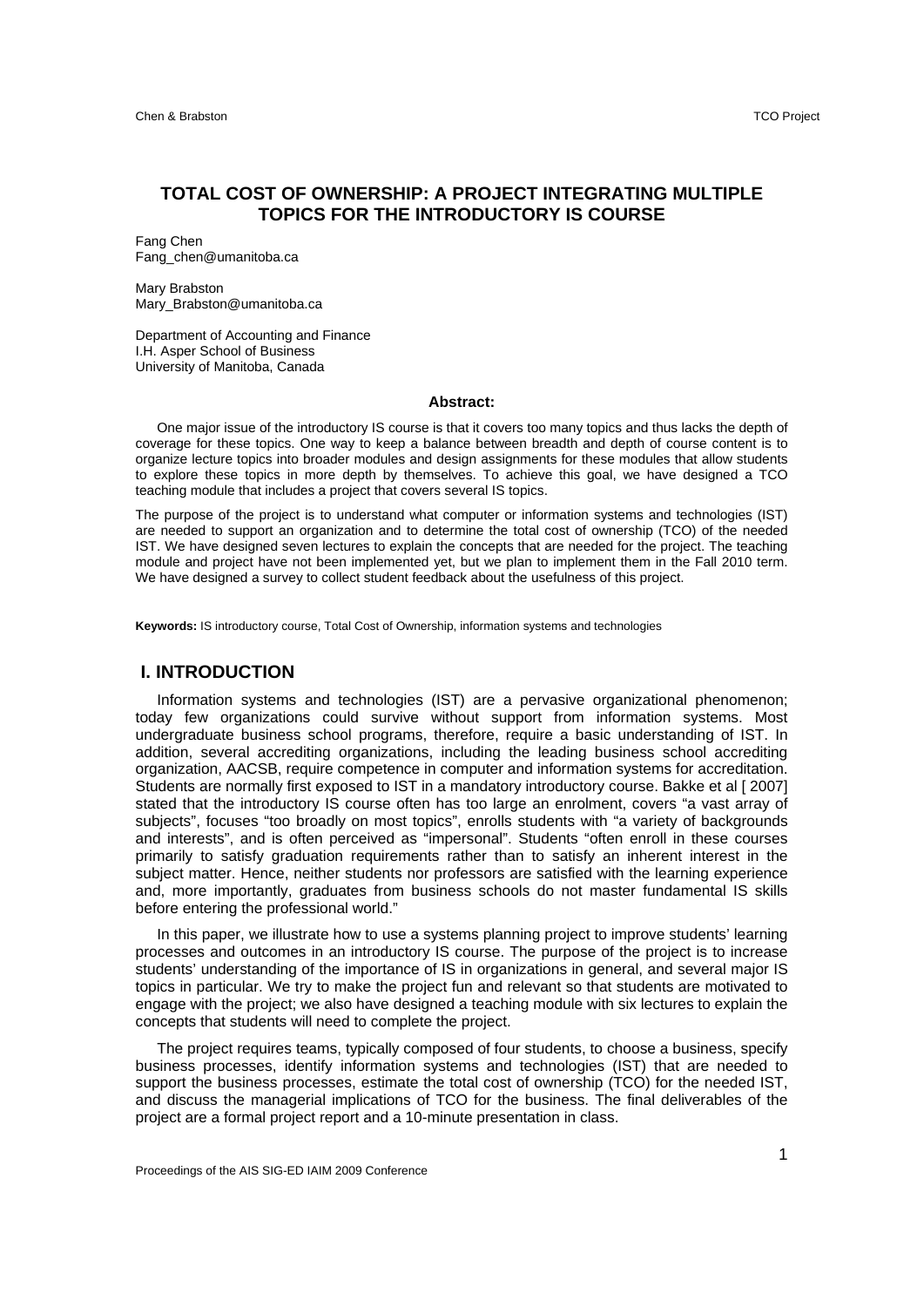The remainder of the paper is organized as follows. In section 2, we explain pertinent issues with the introductory IS course and two pedagogical principles guiding our design of the project; in section 3, we describe how the project will be implemented to incorporate these principles in an introductory IS course in the Fall semester of 2010; and in section 4, we discuss how we will collect data regarding the students' evaluations of the usefulness of the project.

# **II. ISSUES WITH THE IS INTRODUCTORY COURSE AND A PRINCIPLE FOR OUR PROJECT DESIGN**

#### **1. Issues with the Introductory IS Course**

For most business programs, the primary goal of the introductory IS course is pretty much the same: all graduating students will be required to have a basic understanding of the technological, managerial, and societal aspects of IS. Students will need to understand how IS work, how IS can be used to facilitate business processes, and what societal issues can arise from using IS. Typically, a multitude of topics are covered: computer hardware and software; computer networks and data communication, including the Internet, the World Wide Web, and wireless networks; different types of information systems used by organizations (e.g., transaction processing, decision making, and enterprise systems); database design and management; the information systems development life cycle, security, e-commerce, and ethical and legal issues arising from using IS.

The problem of covering too many topics in an introductory course is that instructors are not able to offer in-depth coverage of each topic. As a result, it is very likely that students' learning is superficial; they may have learned some terminologies and basic concepts but do not understand how these concepts are linked, why these concepts are important and relevant to them, and how these concepts are applied in a real world environment. On the other hand, it may not be an option to reduce the number of topics to cover in the introductory course because the introductory IS course is normally the only IS course that most non-IS major students take in business school. Therefore, as IS instructors, we need to expose students to most of the basic concepts in the IS area.

One way to keep a balance between breadth and depth of class content is to organize lecture topics into broader modules and design assignments for these modules that allow students to explore these topics in more depth by themselves. As an attempt to achieve this goal, we have designed a TCO teaching module and an assignment that covers several IS topics. We followed two pedagogical principles in designing the assignment.

#### **2. The Pedagogical Principle Guiding Our Design of the TCO Project**

We used one pedagogical principle in designing the TCO project: the engagement of students in active learning. As Bakke et al [2007] stated:

*There is consensus among pedagogical researchers that active learning techniques have a positive impact on the quality of students' learning (Astin, 1984; Association of American Colleges, 1986; Miller, 1988; Bonwell and Fison, 1991; House, 2002; Kvarn, 2002; McClanahan and MCClanahan, 2002; Udovic et al., 2002). Active learning theory suggests that students become an integral part of the learning process by studying ideas, solving problems, and applying what they learn.* 

For a variety of reasons, most students do not speak up in a large section; discussion seems more of a private conversation between the instructor and the bolder students rather than a broader dialogue. As a result, students appear to become passive listeners rather than active participants. Because of the difficulty in engaging students in active learning in the classroom, we have created an assignment to be done outside of the classroom that would encourage students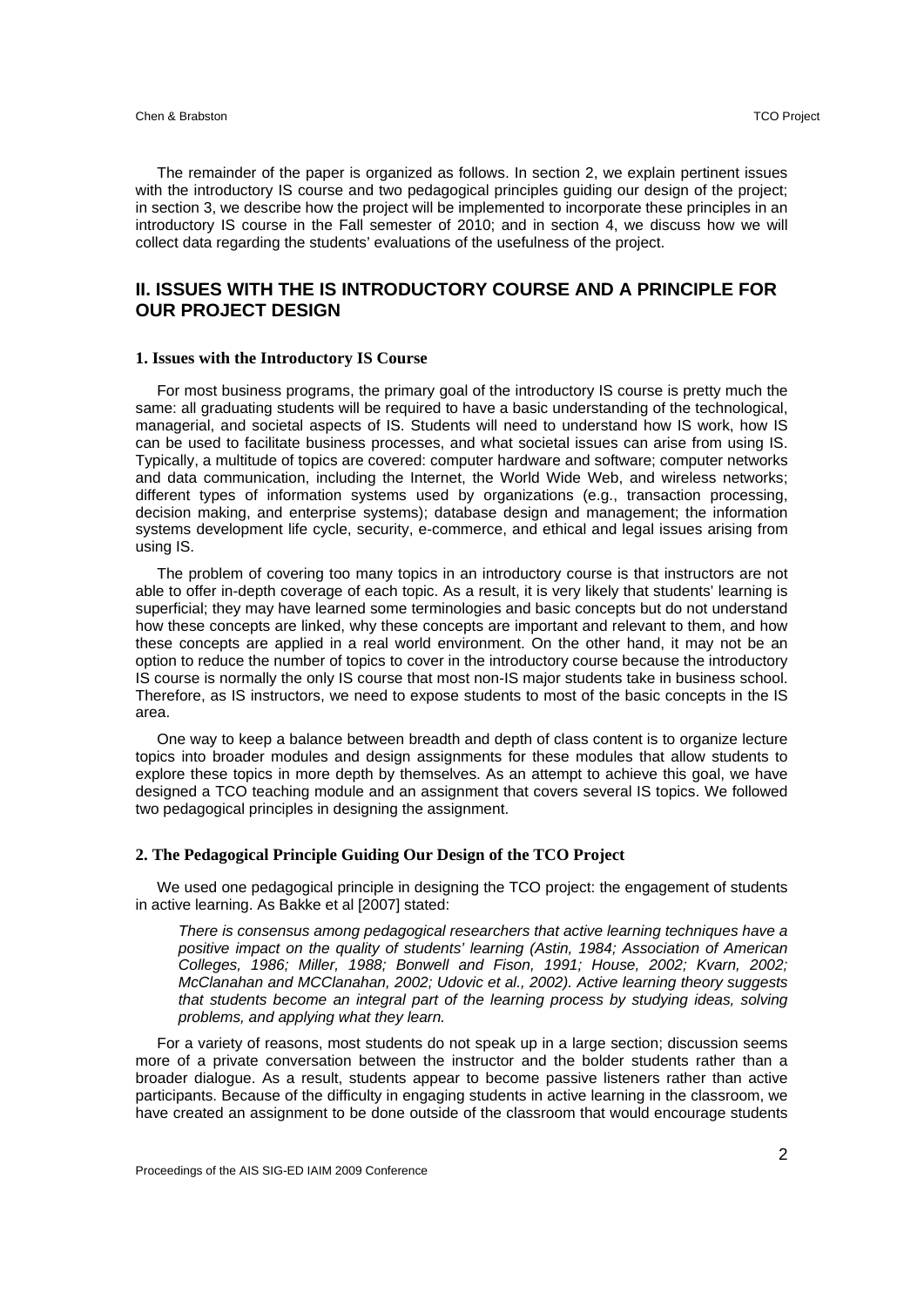to become active learners. We will teach students all of the basic concepts about the project; students will need to apply these concepts to complete the assignment.

# **III. DESIGN OF THE TCO PROJECT**

The purpose of the project is to understand 1) what software and hardware are needed to support an organization to operate and compete in the digital age and 2) how to determine the total cost of ownership (TCO) of the software and hardware. .

Student teams are to create an information systems plan for the owner or manager of an imaginary small organization. We understand that students at the entry level do not have the expertise to conduct a project with a real world organization; therefore, we ask the students to imagine that they will start or own a small business and complete a system plan for the business. The plan is a formal business document targeted at senior management that introduces the following components: what is the business, what are its business processes, what software or information systems are needed to support the business processes, what hardware is needed to support the software, what services are needed to support and maintain the hardware and software, and what budget (TCO) is required to purchase and support of these technologies. The final deliverables for the project are a formal report and a formal presentation.

We expect the students' reports will include five sections: executive summary, introduction, business processes and IT needed, estimates of TCO for IST in the organization, and discussion. For each section, we also list detailed points to be described or discussed as displayed in Table 1.

| <b>Section</b>                                              | Major points to be covered                                                                                                                                                                                                                                                                                                                                                                                                                                                                                                                                                                                                                                                                                                                                                                                                        |  |  |  |  |  |
|-------------------------------------------------------------|-----------------------------------------------------------------------------------------------------------------------------------------------------------------------------------------------------------------------------------------------------------------------------------------------------------------------------------------------------------------------------------------------------------------------------------------------------------------------------------------------------------------------------------------------------------------------------------------------------------------------------------------------------------------------------------------------------------------------------------------------------------------------------------------------------------------------------------|--|--|--|--|--|
| <b>Executive</b><br><b>Summary</b>                          | • Summarize contents of the report                                                                                                                                                                                                                                                                                                                                                                                                                                                                                                                                                                                                                                                                                                                                                                                                |  |  |  |  |  |
| <b>Introduction</b>                                         | Choose your business (e.g., independent retailer, accounting firm,<br>$\bullet$<br>car repair shop). Choose something that you like, are interested<br>in, or you have experience with). (Note: assume that you are<br>starting a new small business instead of working with a real<br>business)<br>Specify the scope or size of the business (e.g., office location,<br>number of employees, number of computers, and number of<br>printers) and the industry the business is in. You should choose a<br>small business for the project.                                                                                                                                                                                                                                                                                         |  |  |  |  |  |
| <b>Business</b><br><b>Processes and</b><br><b>IT</b> needed | Define the firm's business processes (things that the imaginary<br>$\bullet$<br>business does). For example,<br>For a retailer: customer placing an order, shipping the<br>$\Omega$<br>product to the customer, customer returning a purchased<br>product, stocking the inventory<br>For a car repair shop: booking an appointment, billing the<br>$\circ$<br>customer, getting customers' feedback<br>Identify the software that is required (e.g., operating systems,<br>$\bullet$<br>application software, anti-virus software) based on your<br>processes.<br>Identify the hardware that is required (e.g., computers, printers,<br>$\bullet$<br>switches, routers, and cables). Hint: This should include a<br>computer network configuration diagram.<br>Identify IT maintenance or services required (e.g., setup Internet |  |  |  |  |  |

Table 1: Project Outline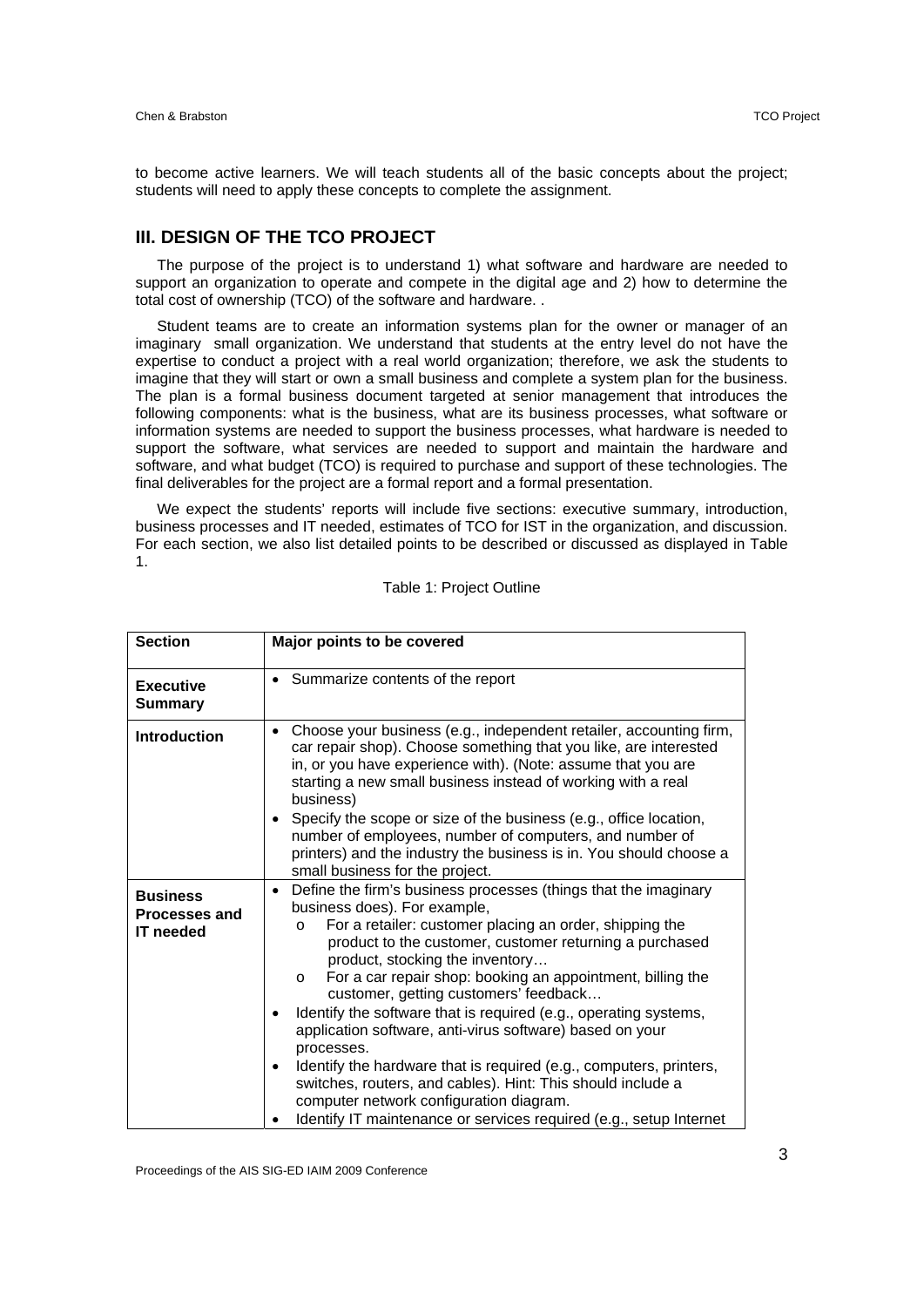|                                         | access, fix computers when they crash, update software, train<br>staff, etc.).                                                                                                                                                                                                                                                                                  |
|-----------------------------------------|-----------------------------------------------------------------------------------------------------------------------------------------------------------------------------------------------------------------------------------------------------------------------------------------------------------------------------------------------------------------|
| <b>Total Cost of</b><br>Ownership of IT | Estimate the TCO (cost for software, hardware, and services) for<br>three years, and justify your estimate.<br>Summarize the total cost for each of the categories over the three<br>$\bullet$<br>years.<br>Discuss TCO implications for management. (Hint: You should<br>$\bullet$<br>include tables and Excel charts in your discussion and<br>presentation). |
| <b>Discussion</b>                       | Discuss what have you learned from this project.                                                                                                                                                                                                                                                                                                                |

Marking the assignment will be based on critical thinking, content, and writing style. The marking rubric will be included in the assignment write up so that students will know what to expect for the assignment.

# **IV. DESIGN OF THE TEACHING MODULE FOR TOTAL COST OF OWNERSHIP**

Students need to understand the following topics to complete the project: business processes, hardware, software, networking and data communications, network security, and TCO. Here we explain why they need to understand these concepts and how we explain these concepts so that students will gain enough understanding to engage with the project.

Students need to understand what a business process is, how to identify a business process, and how to break down the operation of a business into processes. Without understanding business processes, students may not be able to identify all the applications or IST that are needed to support a business's operations. Some universities covers the topic of business processes in the introductory IS course; others leave the topic for the systems analysis and design course. In our case, we use a textbook that does not have extensive coverage of business processes; we plan to write our own tutorial and lecture to explain the topic and include several cases to illustrate how to identify business processes.

In the class about software, we will explain 1) the difference between system software and application software, 2) different methods of acquiring software (e.g., purchasing off-the-shelf packages, in-house development, and outsourcing), and 3) the pros and cons of these methods.

The class about hardware will allow students to understand 1) how a computer works, 2) how to evaluate a computer's performance, and 3) how to purchase a computer that fits one's needs in a cost-effective manner. Topics 1 and 2 are explained in chapters in most textbooks; very few textbooks explain topic 3. We will include an in-class simulation exercise on computer shopping; we will list at least three computers with configuration specifications and ask students to estimate the price of each computer and rank order the price for each computer. The purpose of the simulation is to help students to conduct comparison shopping for computers and to understand the technical terms that are used to specify a computer's configuration.

We plan to have two classes about networking and data communications. In the first class, we will focus on basic concepts and wired networks: 1) client-server architecture, 2) network operating systems,3) different types of networks (local area networks vs. wide area networks), 3) current wired LAN standards (primarily Ethernet), and 4) connecting devices used in LANs: switch, routers, and cables. In the second class, we will focus on wireless LANs: 1) how wireless LANs work, 2) current wireless LAN standards, 3) drawing of network diagrams, and 4) WANs, including the Internet and the World Wide Web (as an information space).

In the class on network security, we will explain 1) different types of security threats (e.g., malware, Denial of Service attacks, and sniffing), and computer crimes (e.g., identity theft, phishing, and data theft); 2) security measures (e.g., anti-virus software, firewalls, intrusion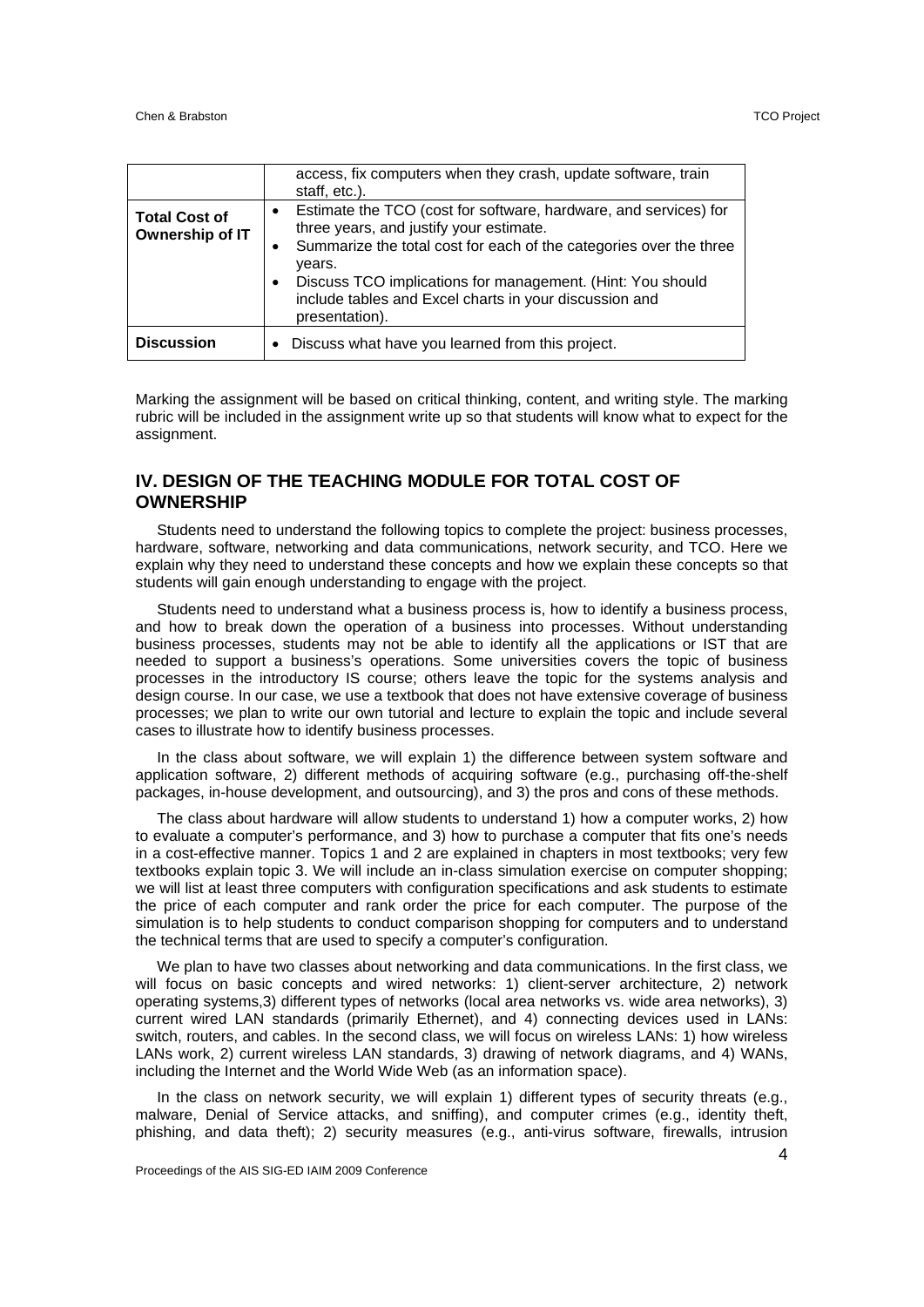detection systems, access control, and securing wireless networks), and 3) business continuity (e.g., downtime, high availability, fault tolerance, disaster recovery planning).

Most textbooks already have chapters about hardware, software, networking, and security. We will use textbook chapters for our classes (we currently use the Canadian edition authored by Laudon, Laudon, and Brabston, 2009). We will develop a tutorial about network configuration that will include how to configure a network for a small business, how to recommend routers and switches that are frequently used for a small network, and how to draw a network configuration diagram.

TCO is not a concept that is exclusive to the IS domain; it is an accounting concept. TCO refers to the total cost of owning a particular item, either equipment or an information system; it includes direct expenses such as purchasing and indirect expenses such as configuration of the information system and maintenance expenses. TCO is often much more expensive than the direct purchase cost: for example, TCO for an airplane could be several times the direct purchase cost since it would include painting the plane and training the flight crew, as well as routine and non-routine maintenance.

It is not surprising that very few textbooks used for the introductory IS course discuss this concept. Among several textbooks that we reviewed [e.g., Oz, 2004; O'Brien and Montazemi, 2004; Chaffey and Wood, 2005; Stair and Reynolds, 2006; Kroenke, 2007; Laudon, et al. 2009], two textbooks [O'Brien and Montazemi, 2004; Kroenke, 2007] do not mention TCO. Two textbooks explained TCO in one or two short paragraphs (Oz, 2004; Chaffey and Wood, 2005), two remaining textbooks [Stair and Reynolds, 2006 and Laudon, et al. 2009] explain the concept of TCO in more detail however, the discussion of TCO in all these textbooks is not sufficient for students to start the project. As a result, we will develop our own tutorial for TCO. In the TCO tutorial, .we will cover three major topics: what is TCO, how to calculate TCO for an information system, and why TCO is important to organizations. See table 2 for a summary of the class topics.

| <b>Major Topic</b>                                             | <b>Sub-topics</b>                                                                                                                                                                                                                                   |  |  |  |
|----------------------------------------------------------------|-----------------------------------------------------------------------------------------------------------------------------------------------------------------------------------------------------------------------------------------------------|--|--|--|
| <b>Business</b><br><b>Process</b>                              | What is a business process<br>$\bullet$<br>Why identifying business processes is important                                                                                                                                                          |  |  |  |
|                                                                | How to identify a business process<br>$\bullet$                                                                                                                                                                                                     |  |  |  |
| <b>Software</b>                                                | Difference between system software and application software<br>$\bullet$<br>Different methods of acquiring software (e.g., purchasing off-the-<br>shelf packages, in-house development, and outsourcing) and the<br>pros and cons of these methods. |  |  |  |
| <b>Hardware</b>                                                | Different hardware components of a computer<br>٠                                                                                                                                                                                                    |  |  |  |
|                                                                | How does a computer work<br>$\bullet$                                                                                                                                                                                                               |  |  |  |
|                                                                | How to buy a computer to meet your needs at a reasonable price<br>٠                                                                                                                                                                                 |  |  |  |
| <b>Networking</b>                                              | Client-server architecture<br>$\bullet$                                                                                                                                                                                                             |  |  |  |
| and data                                                       | Network operating systems                                                                                                                                                                                                                           |  |  |  |
| Different types of networks (local area networks vs. wide area |                                                                                                                                                                                                                                                     |  |  |  |
| communicatio                                                   | networks)                                                                                                                                                                                                                                           |  |  |  |
| n                                                              | Wired LAN standards (primarily Ethernet)                                                                                                                                                                                                            |  |  |  |
|                                                                | Connecting devices used in LANs: switches, routers, and cables.<br>$\bullet$                                                                                                                                                                        |  |  |  |
|                                                                | How a wireless LAN works                                                                                                                                                                                                                            |  |  |  |
|                                                                | Current wireless LAN standards                                                                                                                                                                                                                      |  |  |  |
|                                                                | Drawing a network diagram                                                                                                                                                                                                                           |  |  |  |
|                                                                | WANs, including the Internet and the World Wide Web as an<br>$\bullet$<br>information space                                                                                                                                                         |  |  |  |
| <b>Network</b>                                                 | Different types of security threats (e.g., malware, Denial of Service                                                                                                                                                                               |  |  |  |

|  | Table 2 Major Topics in the TCO Module and Sub-topics for Each Topic |  |
|--|----------------------------------------------------------------------|--|
|  |                                                                      |  |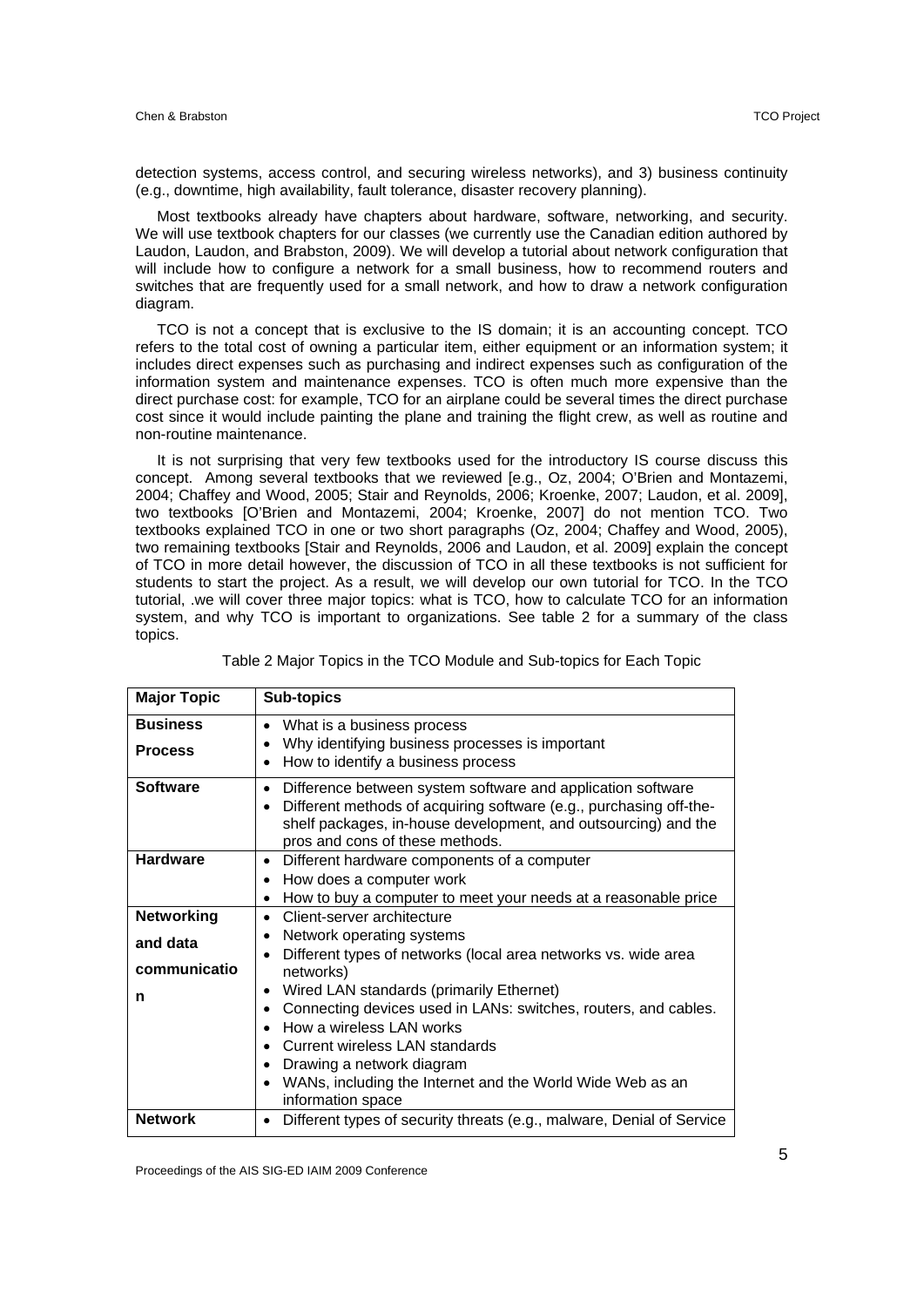| <b>Security</b> | attacks, and sniffing), and computer crimes (e.g., identity theft,<br>phishing, hacking, and data theft);<br>Security measures (e.g., anti-virus software, firewalls, and<br>intrusion detection systems, access control, and securing wireless<br>networks),<br>Business continuity (e.g., downtime, high availability, fault<br>tolerance, disaster recovery planning). |
|-----------------|---------------------------------------------------------------------------------------------------------------------------------------------------------------------------------------------------------------------------------------------------------------------------------------------------------------------------------------------------------------------------|
| <b>TCO</b>      | • What is TCO<br>• How to calculate TCO<br>Why TCO is important                                                                                                                                                                                                                                                                                                           |

When students listen to these lectures and tutorials and read the chapters, they are passive learners; they may understand the concepts, but they do not understand how or when to apply them. The proposed project allows students to engage in active learning by exploring more about these topics and applying these concepts to solve a problem: developing an information system plan for a small business from scratch.

Since all concepts of the entry level IS course are not directly related to this project, we use two projects for the course; the other project is a database design and implementation project.

#### **V. IMPLEMENTATION OF THE TEACHING MODULE**

We have not implemented the project yet; we plan to implement it in Fall 2010. When we implement the project, we will get anonymous feedback from our students along with comments about their view of the usefulness of the project in terms of student learning after students hand in their assignments. Please see Appendix I for the rough draft of the survey we will ask students to turn in anonymously to give us their feedback. The survey will ask students whether the project was fun or frustrating, whether they have learned by doing the project, and what kind of concepts they have learned.

#### **REFERENCES**

- Astin, A. W. (1984) "Student Involvement: A Developmental Theory for Higher Education", *Journal of College Student Personnel*, Vol. 22, pp. 297 – 308.
- Association of American Colleges (1988), "A New Vitality in General Education", Planning, Teaching, and Supporting Effective Liberal Learning by the Task Group on General Education.
- Bakke, S., Faley, R. H., and Steinberg, G. (2007) "A Student-Centric Approach to Large Introductory IS Survey Courses", *Journal of Information Systems Education*, 18(3), pp.321 – 328.
- Bonwell, C. C. and Eison, J. A. (1991) "Active Learning: Creating Excitement in the Classroom", George Washington University, School of Education and Human Development, Washington, D C.
- House, J.D. (2002) "The Motivational Effects of Specific Teaching Activities and Computer Use for Science Learning: Findings from the National Mathematics and Science Study", *International Journal of Instructional Media*, 29(4), pp. 423-439.

Kroenke, D. M. (2007) *Using MIS*, Pearson Prentice Hall.

Kvarn, P. H. (2002) "The Effect of Active Learning Methods on Student Retention in Engineering Statistics", *The American Statistician*, 54(2), pp. 136-140.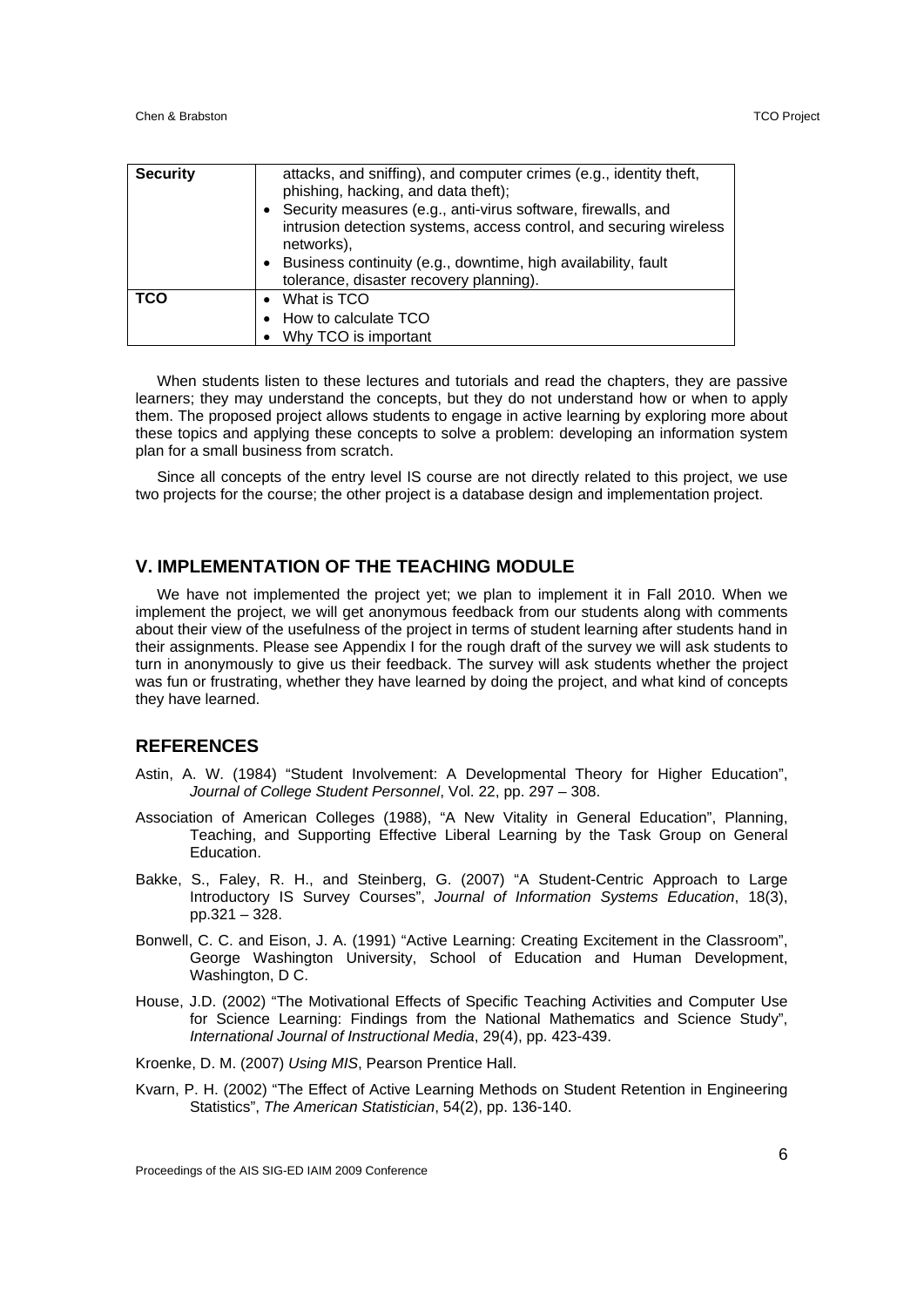- Laudon, K.C., Laudon, J.P. and Brabston, M.E. (2009) *Management Information Systems: Managing the Digital Firm*, 4th Canadian Edition, Toronto: Pearson Education Canada Inc.
- McClanahan, E. B. and McClanahan, L. L. (2002), "Active Learning in Non-Majors Biology Class", *College Teaching*, 50(3), pp. 92-94.
- Miller, G. E. (1988) "The Meaning of General Education: The Emergence of A Curriculum Paradigm", *Teachers College Press*, Columbia University, New York.
- O'Brien, J.A. and Montazemi, A.R. (2004), *Management Information Systems: Managing Information Technology in the Business Enterprise*, First Canadian Edition, McGraw-Hill Ryerson.
- Oz, E. (2004) *Management Information Systems*, 4th edition, Thomson Course Technology.
- Stair R. and Reynolds, G. (2006) *Principles of Information Systems*, 7th edition, Thomson Course Technology.
- Udovic, D., Morris, D., Dickman, A., Postlethwait, J. and Wetherwas, P. (2002) "Workshop Biology: Demonstrating the Effectiveness of Active Learning in an Introductory Biology Course", *Bioscience,* 52(3), pp. 272 -281.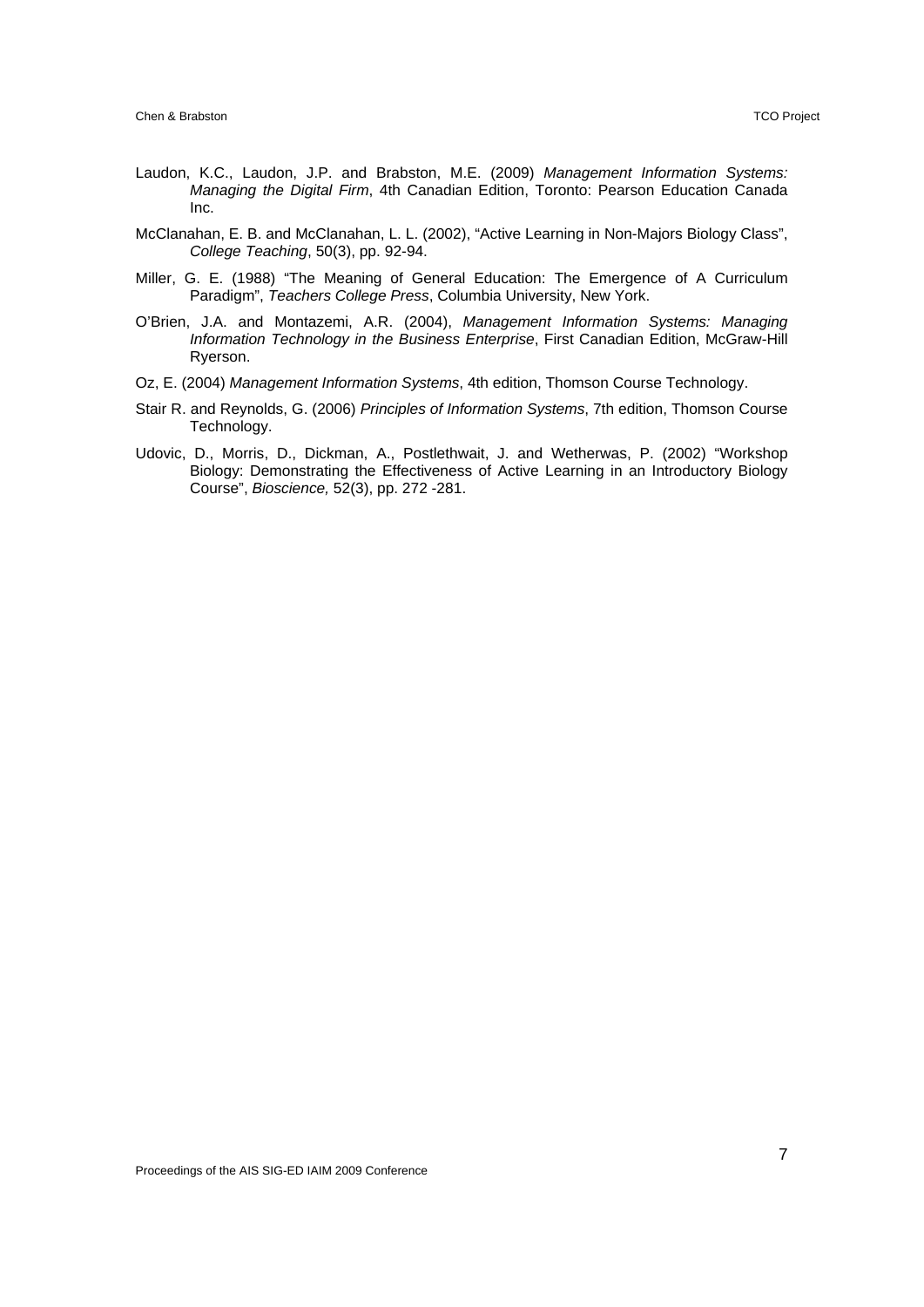# **Appendix I**

**Potential Survey Questions to Get Students' Feedback on TCO Assignment** 

1. Year in University?

2. Gender: Male \_\_\_ Female \_\_

3. I am in Section A\_\_\_\_ .

4. How many years of full-time work experience do you have? \_\_\_\_\_

|                                                                                                  | 1=Strongly<br><b>Disagree</b> |                |   |                |   | 7=Strongly |                |  |
|--------------------------------------------------------------------------------------------------|-------------------------------|----------------|---|----------------|---|------------|----------------|--|
|                                                                                                  |                               |                |   | 4=Neutral      |   | Agree      |                |  |
| 5. I enjoyed doing the TCO assignment.                                                           | 1                             | 2              | 3 | 4              | 5 | 6          | 7              |  |
| 6. I learned a lot by doing the TCO assignment.                                                  | $\mathbf{1}$                  | $\mathcal{P}$  | 3 | $\overline{4}$ | 5 | 6          | $\overline{7}$ |  |
| 7. I had fun doing the TCO assignment.                                                           | 1                             | $\overline{2}$ | 3 | 4              | 5 | 6          | 7              |  |
| 8. I did not like doing the TCO assignment.                                                      | 1                             | 2              | 3 | 4              | 5 | 6          | 7              |  |
| 9. The TCO assignment was time consuming.                                                        | 1                             | 2              | 3 | 4              | 5 | 6          | 7              |  |
| 10. The TCO assignment was difficult and frustrating.                                            | $\mathbf{1}$                  | 2              | 3 | $\overline{4}$ | 5 | 6          | 7              |  |
| 11. The skills I learned in doing the TCO assignment are good skills to<br>have.                 | 1                             | 2              | 3 | 4              | 5 | 6          | 7              |  |
| 12. The TCO assignment was relevant to the course content.                                       | 1                             | 2              | 3 | 4              | 5 | 6          | $\overline{7}$ |  |
| 13. I am satisfied with the instructions that the instructor provided for the<br>TCO assignment. | 1                             | $\overline{2}$ | 3 | 4              | 5 | 6          | 7              |  |
| 14. I am satisfied with how much I learned from the TCO assignment.                              | 1                             | 2              | 3 | 4              | 5 | 6          | 7              |  |
| 15. The TCO assignment increased my understanding of IT usage in<br>organizations.               | 1                             | $\overline{2}$ | 3 | 4              | 5 | 6          | $\overline{7}$ |  |